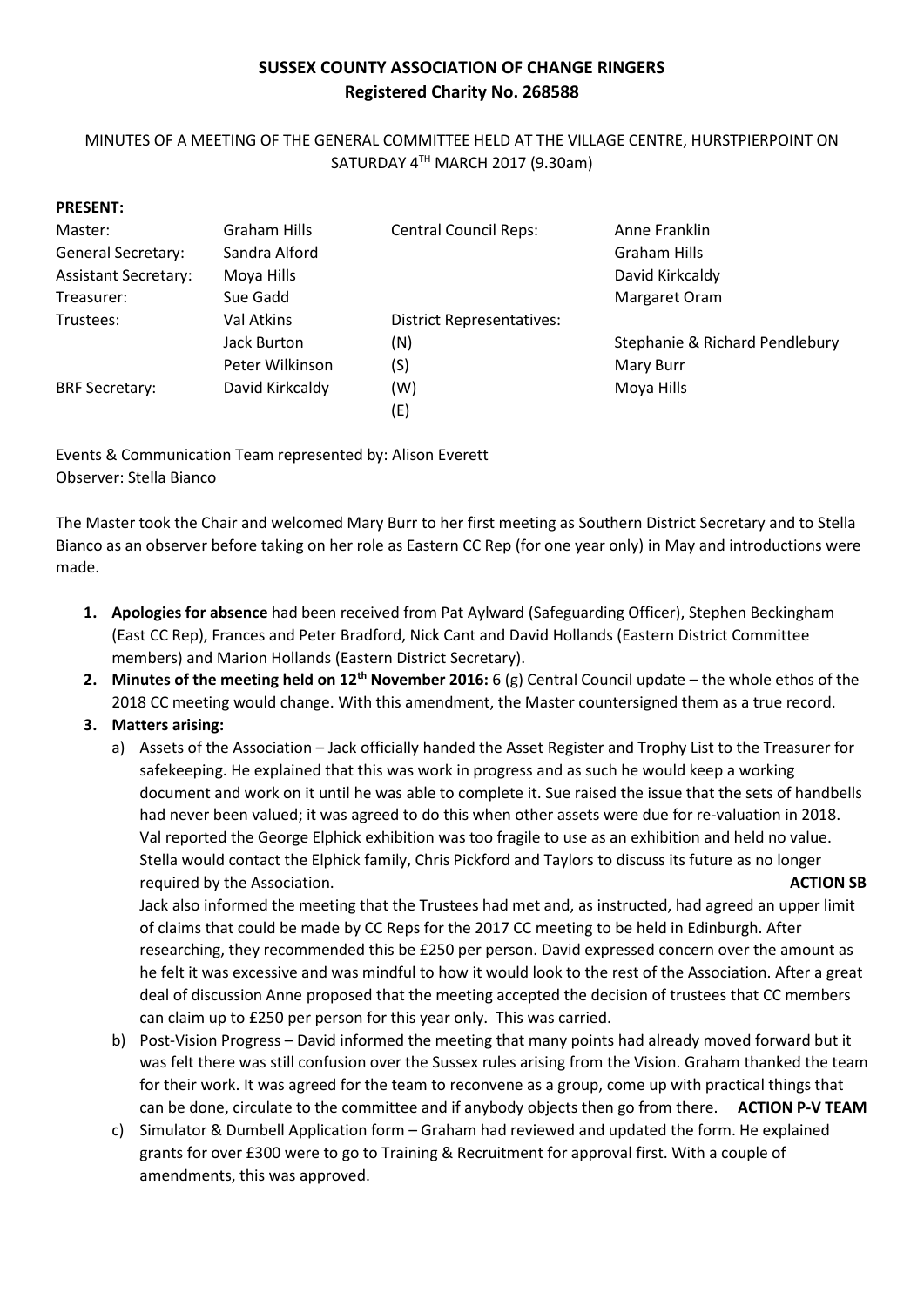#### **4. Reports and updates**

Reports had been circulated in advance.

- a) **The Training & Recruitment Team** report was accepted with one minor amendment. Christine Baldock was no longer Team Leader so this position is vacant.
- b) **The Safeguarding report** was accepted.
- c) **The Communications & Events Team** report was accepted.
- d) **The Library report** was accepted.
- e) **The Peal & Quarter Peal reports** were accepted.
- f) **The District Secretaries'** reports had been adopted at the ADMs.
- g) **The Master's** report was accepted.
- h) **The Treasurer's** report Sue reported that the accounts were with the auditor. The meeting was informed that you can actually transfer money from the Unrestricted Fund to both the BRF and Young Sussex Ringers fund. The profit can be transferred for any event where expenditure or income goes through the Unrestricted Fund. There were no plans to raise Subscriptions at the moment. It was requested that for any event that raises income which is publicised through SCACR (eg. Quizzes, Training Courses etc.), an Events Form is completed reflecting all income and expenditure, and sent to the Treasurer. Anne requested permission to buy a new set of Young Sussex Ringers t-shirts as the old set had been bought by the youngsters. This was granted. Sue had finally been granted permission by HMRC to access the SCACR Gift Aid account and was in the process of compiling gift aid claims for the last 4 years. This should amount to several hundred pounds. Sue requested help with Gift Aid and insurance policies. **ACTION ALL to find a volunteer**

Val A thanked Sue for all her hard work and the report was accepted.

## **5. Sussex Churches Bell Restoration Fund**

(a) The report was accepted and David reported that Slindon bells were being returned on  $13<sup>th</sup>$  March. The Lindfield grant offer would expire in April of this year and they were aware that they would have to reapply. (b) It had been a quiet year on the accounts side. Thakeham raised a significant amount of money for the BRF from a fundraising concert. David informed the meeting that there had been two further early stage enquiries about bell restoration projects in Sussex, with one of them having received a quote for £40,000, SCACR usually giving grants of 20-25%.

(c) Representatives: N – Terry McGinn, S – Nick Cullen, E – Pip Pawley, W – Roger Watts

## **6. Nominations** The following nominations had been received at ADMs:

(a) Master – Graham Hills

(b) General Secretary – Sandra Alford. Sandra informed the meeting that unfortunately, since the ADMs, she had decided not to stand again due to personal circumstances. Graham mentioned the possibility of splitting the role between General Secretary and a new role of Membership Secretary. Sue suggested the renewal membership forms be sent out in Oct/Nov as a way of spreading the load for the General Secretary. This was approved by the Committee. It was also suggested that the handbook be produced in December and then a separate Report (without glossy cover) be produced for end of April. It was agreed for Sue to look into this further. Stella enquired whether the report should be published online as another Association does. She offered to look into this further. Sandra agreed to write and distribute a Job Description and all would approach members for a possible candidate. A vote of thanks was given to Sandra for all her hard work in successfully progressing the role. **Action SG/SA** and the role of the role of the role of the role of the role of the role of the role of the role of the role of the role of the role of the role of the role of the role of

- (c) Treasurer Sue Gadd (d) Safeguarding Officer Pat Aylward
- (e) BRF Secretary David Kirkcaldy (f) Trustee Val Atkins

There were no nominations for Vice President.

Margaret Sherwood had sent a written nomination for Jonathan Franklin to be elected Honorary Life Member. John Norris had sent a written nomination for David Kirkcaldy to also be elected as Honorary Life Member. All were in agreement.